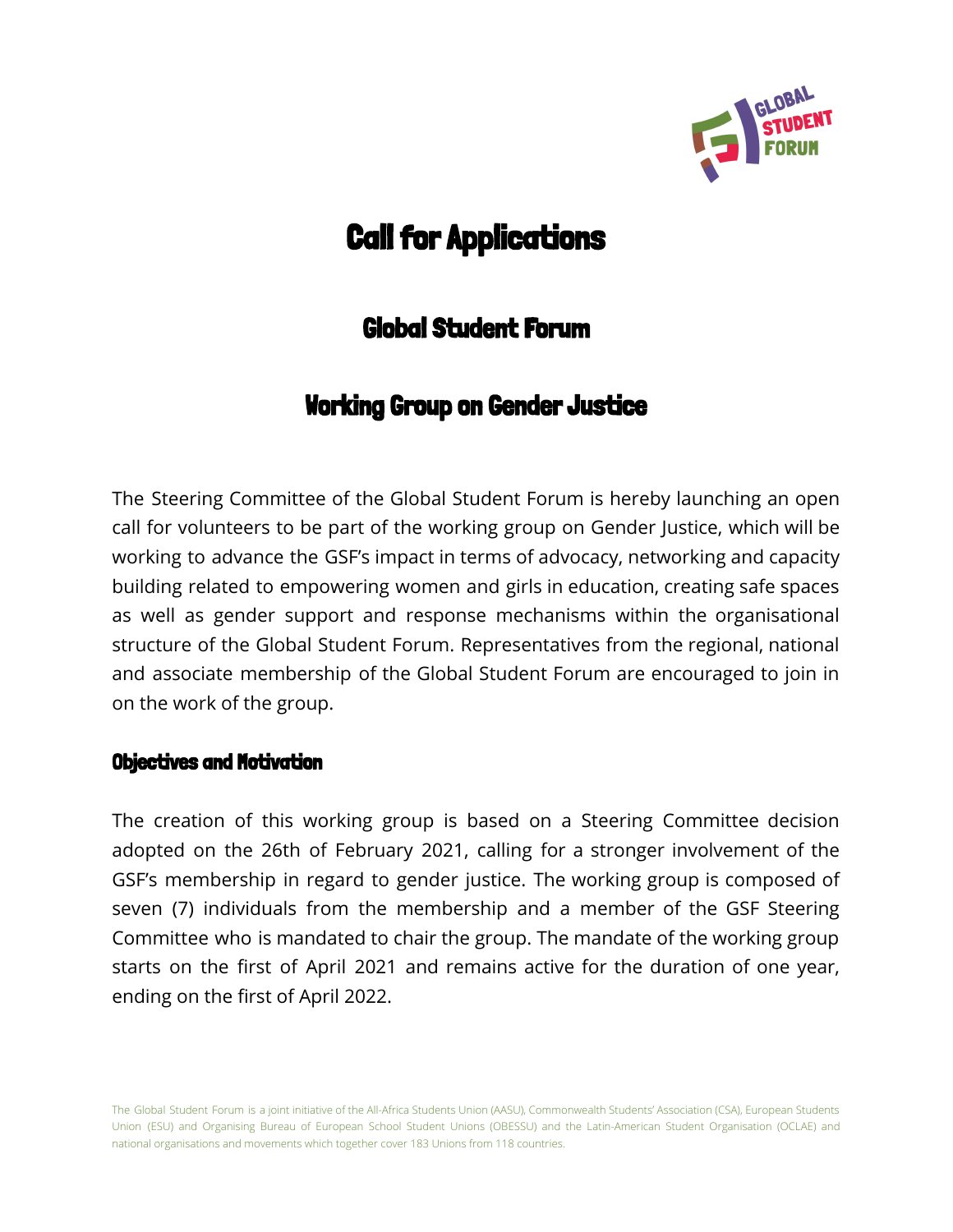

## The purpose of this Working Group is to:

- Conceptualise and organise the annual "Women in Leadership and Activism Forum (WLAF)" and work on establishing the WLAF community.
- Create a report and toolkit on institutional best practice policies against sexual harassment and other forms of sexual violence in secondary and higher education.
- Amplify campaigns for gender justice and the eradication of violence against women and girls.
- Facilitate capacity building activities to enhance the capacity of student organisations and movements for gender justice.

#### Responsibility and Outcome

The working group will monitor all forms of gender based discrimination against students and promotes gender justice policy and interventions that enhance the capacity of student organisations and movements. This working group will bring together the equality and gender justice representatives of the GSF's membership and steer the overall direction of the gender justice portfolio.

#### **Application**

The GSF is committed to geographic and gender balance to ensure diversity within its working groups. The Steering Committee would like to encourage individuals to apply in order to ensure diversity amongst the working group members and support a balanced and differentiated approach in the working group outcomes. The application should consist of a short motivation letter and a CV.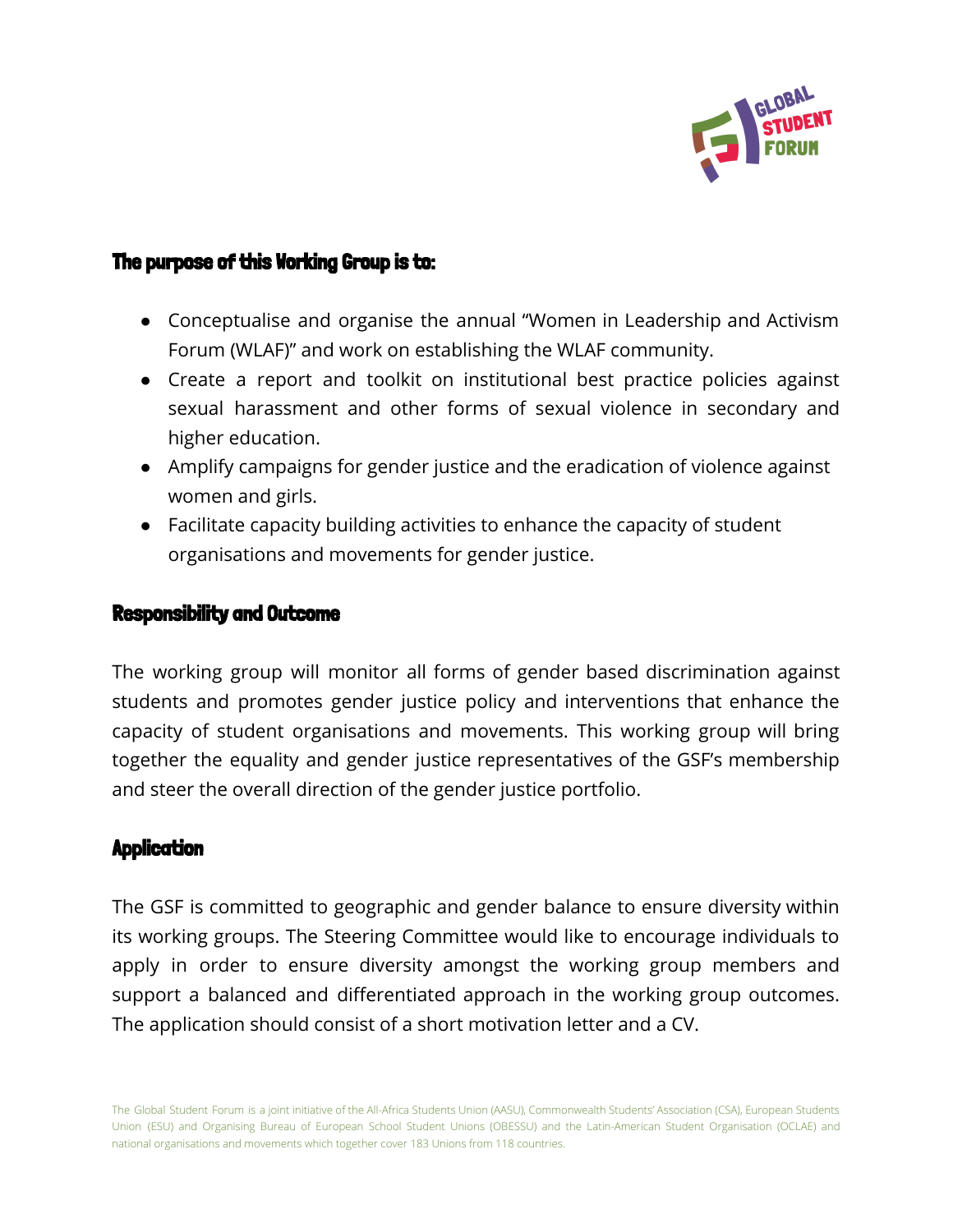

We encourage interested candidates to apply as soon as possible, but no later than the: 24th of March 2021 at 23:59 CET. Applications should be sent to [steering.committee@globalstudentforum.org](mailto:steering.committee@globalstudentforum.org)

The working group members engage on a voluntary basis. Meetings of the working group will take place online, making use of online tools provided by the GSF, and face-to-face, during the GSF's future events, when possible.

### Expectations and Considerations

Working Group members are expected to:

- Be capable of discussing and writing in English.
- Engage wider networks of student organisations and movements as well as relevant stakeholders in their respective regions.
- Participate in regular working group meetings held online and face-to-face, when possible (workload: 5-10 hours per month).
- Work on a voluntary basis but can expect to gain valuable policy and networking experience.
- Attend meetings and events on behalf of the working group when applicable.
- Ensure that information is widely distributed within their home organisations and movements.

# **Reporting**

The working group reports to the Steering Committee of the Global Student Forum. Participation in the preparation of reports to the Steering Committee is expected from working group members.